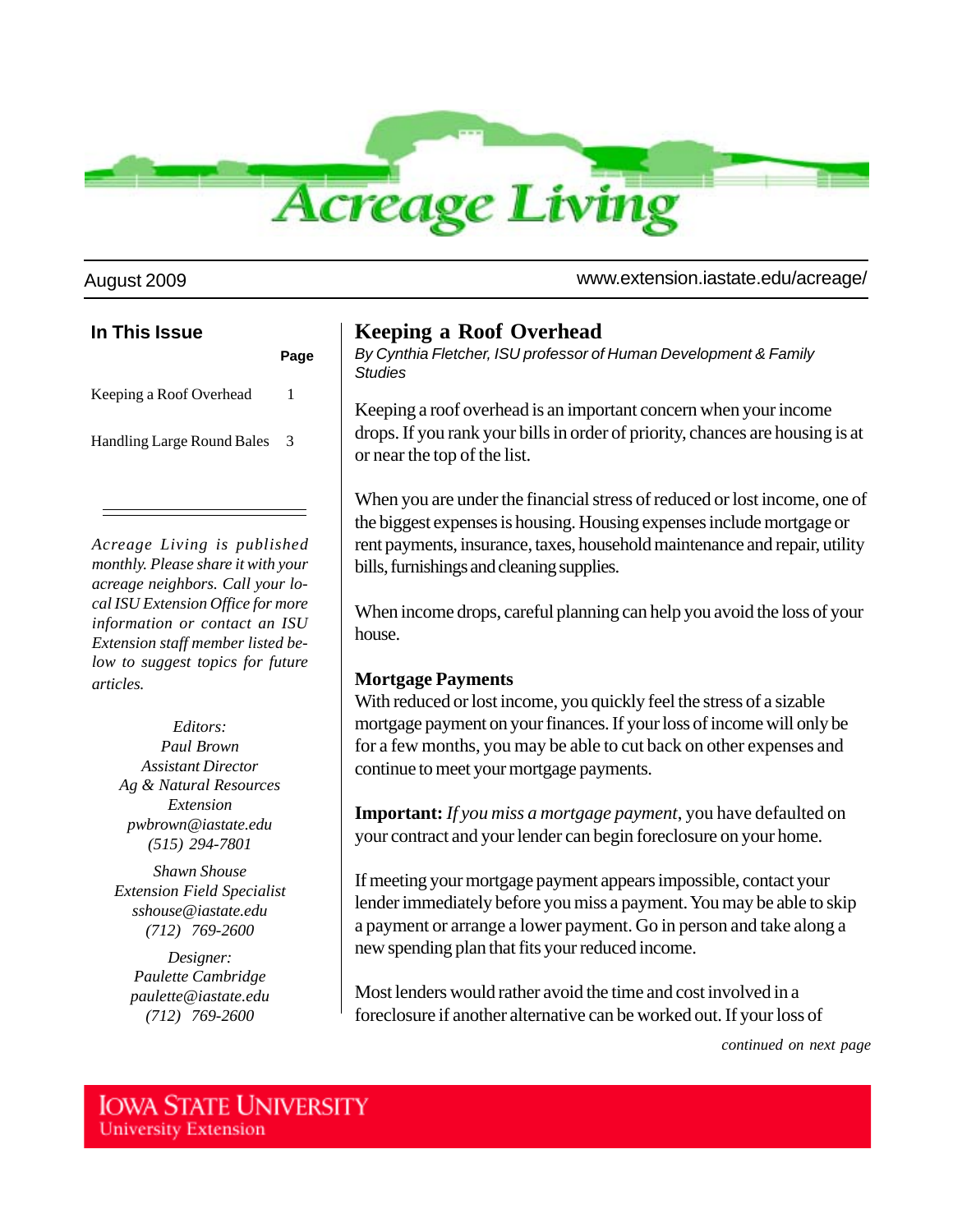#### *continued from previous page*

income is going to last a long time or be permanent, you will need to consider other options. You do not have to live under the extreme stress and strain of meeting mortgage payments that are too high. Some options are:

 Taking in a boarder and using the money toward mortgage payments.

 Renting your house to someone else and renting less costly housing for yourself. (Check the effect this will have on taxes and changes needed on insurance coverage.)

 Selling your house and buying or renting less costly housing.

 Moving in with relatives or friends. Offer to share some of the housing costs.

Deeding your house back to the lender. You may not lose much. For example, if you have been paying on a 30-year mortgage for 10 years, you have not paid for much of the house yet, only about 10 percent. If you choose deeding the house back to the lender in lieu of foreclosure, and the house has decreased in value, you are still responsible for the total amount of the loan and must pay the lender the difference. If by staying in this house you will not have enough money for food or other necessities, you may find it less stressful to leave the house and find less expensive housing.

#### **Other Housing Costs: Insurance Payments**

Homeowner's insurance protects you in case of loss or damage to

property. During times of reduced income, it is important to have property insured. If you cannot make an insurance premium payment, call or write your agent or the company. There may be some leeway (10 to 30 day "grace period") for a late premium payment. Not paying insurance on your mortgaged home is considered defaulting on the mortgage.



Shopping around for property insurance from a lower priced, licensed insurer can save you money.

Contact the Iowa Insurance Division and ask for a list showing typical prices charged by different licensed companies. Call at least three of the lowest-priced insurers to learn what they would charge you for the coverage you need. Make sure you purchase enough coverage to replace the house and contents. Make certain the new policy is in effect before dropping the old one.

If your current company offers you the least expensive coverage, talk to your agent. Explain your situation and discuss different payment plans. Check the possibility of smaller premiums through:

Changing to a monthly,

quarterly or semiannual payment plan with the same coverage. There may be a service charge for making a smaller payment, which is based on the amount of the payment. Check the total yearly amount difference and select the payment plan that will give you the most savings and still fit into your spending plan.

- Increasing the deductible.
- Installing safety/security alarm systems.
- Examining coverage on other buildings and structures on your property.
- Changing to a more basic coverage.
- Qualifying for discounts if all insurance (house and auto) is with the same company.

### **Real Estate Taxes**

If you are unable to pay taxes, contact your local county treasurer to learn about procedures used when property taxes are delinquent. Interest accumulates on unpaid taxes and you will have to pay this interest or it becomes a lien on your property just like the unpaid taxes. You will receive notice of any actions taken as a result of nonpayment of taxes. Take these notices seriously. Eventually, unpaid taxes will result in the sale of your property through auction.

#### **Utility Payments**

Utility cutoffs can occur for nonpayment. Disconnection varies with weather and family health conditions. If you cannot make full payments on your utility bill:

*continued on next page*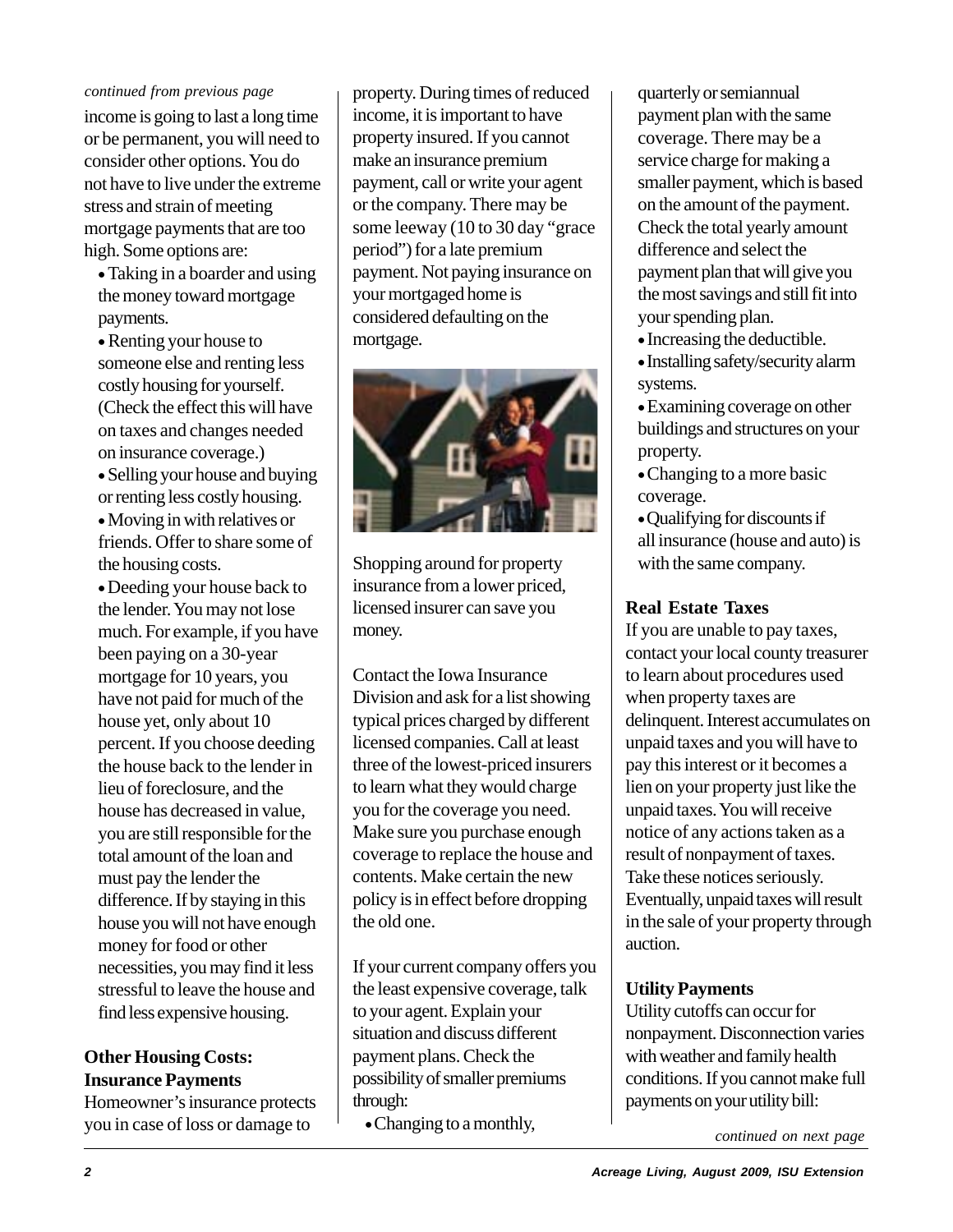#### *continued from previous page*

Contact the company right away before the due date and before fuel is needed.

Propose a new payment plan based on your current ability to pay. Take along information about your income and expenses when you go to your utility company.

Explore a load management program or off-hour rate program to see if it would save you money and meet your needs.

Ask your utility company to conduct an energy audit for free or for a reasonable charge. An audit can identify ways for you to save money on home heating and cooling.

• Check to see if any agencies operate a low income energy assistance program for which you might qualify.

Talk with family members to decide how to safely reduce the use of your utilities to reduce costs. Health and safety considerations for family members are very important.

## **Telephone Bills**

If you are unable to pay your

phone bill on time, call the phone number listed on the bill and explain the problem. Unless you pay the bill or make other arrangements with the company, you will receive a Notice of Disconnection with the date your phone service will stop if the bill is not paid.

If you pay the bill late, you might incur an extra charge. If your phone is disconnected, you will have to pay the bill plus interest on the unpaid balance before your phone service is restored. You may be allowed one free re-connection each year, otherwise you will have to pay the cost for re-connection.

Cut phone expenses by eliminating all non-emergency long distance calls or writing a letter instead. When making necessary long distance calls, check when rates are lowest and make your calls during those hours. If you are paying for local telephone service based on the calls you make, you can cut the cost by limiting the number and/or length of the phone calls. Consider buying rather than renting your phone, returning all rented phones except one, or changing to a less expensive type of phone service. Check your local phone bill to see if you have optional services you do not really need.

Cell phones and related service plans have become a major budget item for many families. In times of reduced income, consider dropping cell phone service plans or reduce plan costs, for example reducing the number of minutes in the plan, if additional charges will not be incurred. Or consider removing residential telephone service and relying totally on a cell phone for communication to reduce total expenses.

#### **Cable Service**

If you have cable or satellite service, have the service disconnected or choose only basic service. Remember, there usually is a charge to reconnect your service.

Careful planning can help you keep a roof overhead.



Large round bales accent Iowa's landscape and add a unique hazard to those harvesting and

# **Handling Large Round Bales**

*By Charles Schwab, ISU professor of Agricultural and Biosystems Engineering*

transporting forage. Large round bales are bulky as well as heavy, weighing typically 1,500 to 2,000

pounds. Bales are compact and dense, and usually reach a

*continued on next page*